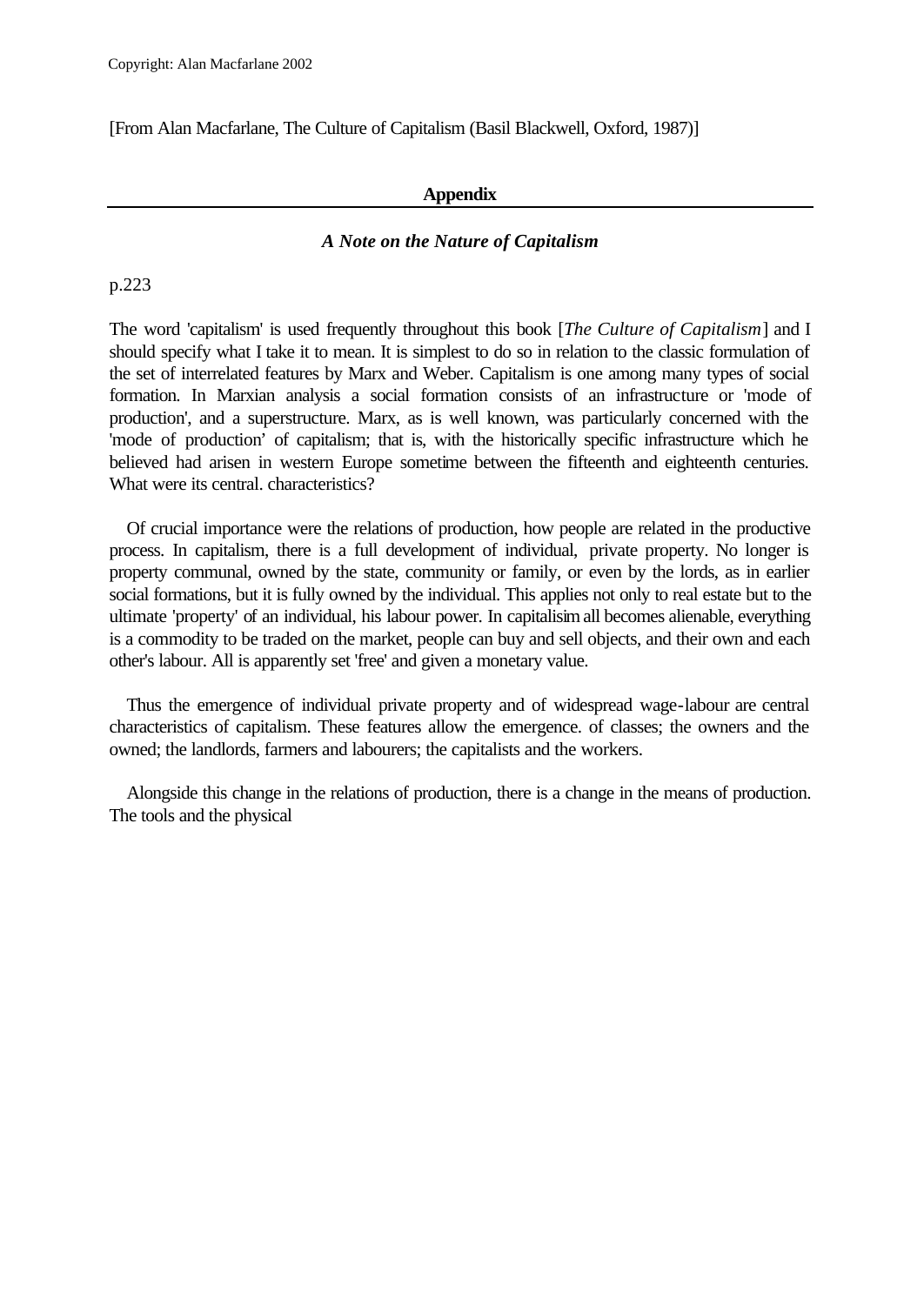environment change. Mankind begins to live more and more in an artificial and man-made world. Machinery replaces human labour. Although the connection between relations and means of production is not automatic and unidirectional, there is likely to be some link, as is shown in the famous remark that the water mill is the basis of feudalism and the steam engine the basis of capitalism. As the tools of man change, so do his relations to other men. This includes changes in the organization of production. There is a massive shift from a world where there is little specialization and division of labour, to one with increasing differentiation. The only specialization before capitalism is between the major orders in society: the priests, educators, warriors and rulers on the one hand, and the mass of agricultural workers on the other. There are pockets of craft skills, but the towns and markets are small and peripheral and artisans are few. In capitalism all this changes and the rise of factory production entails ever-increasing division into minute tasks.

There are associated changes noted by Marx which tie in with these central features. There is a change from a largely non-monetized to an almost completely money-dominated system of exchange, from barter to a money standard. Agricultural and other goods which had hitherto been primarily produced to be immediately consumed or, sometimes, bartered, are now mainly produced for sale. There is a growth in geographical and social mobility. People are no longer tied to a lord or to the land. The mobility of labour needed for the capitalistic mode of production emerges in the shape of a largely propertyless proletariat.

Marx concentrated on these infrastructural features and paid less attention to the juridico - political and ideological dimensions of capitalism, except in some throwaway comments. For instance he states that when aristocracy is dominant the concepts of honour and loyalty will be stressed, but 'during the dominance of the bourgeoisie, the concepts of freedom, equality etc' will be dominant.(1) In order to broaden the definition to include superstructure we can turn to Max Weber.

Several of Weber's characterizations of capitalism naturally overlap with those of Marx. The presence of a 'free' labour force, freed from the constraints of those fetters such as serfdom, slavery or kinship, is

1 Marx and Engels**,** *German Ideology, 65.*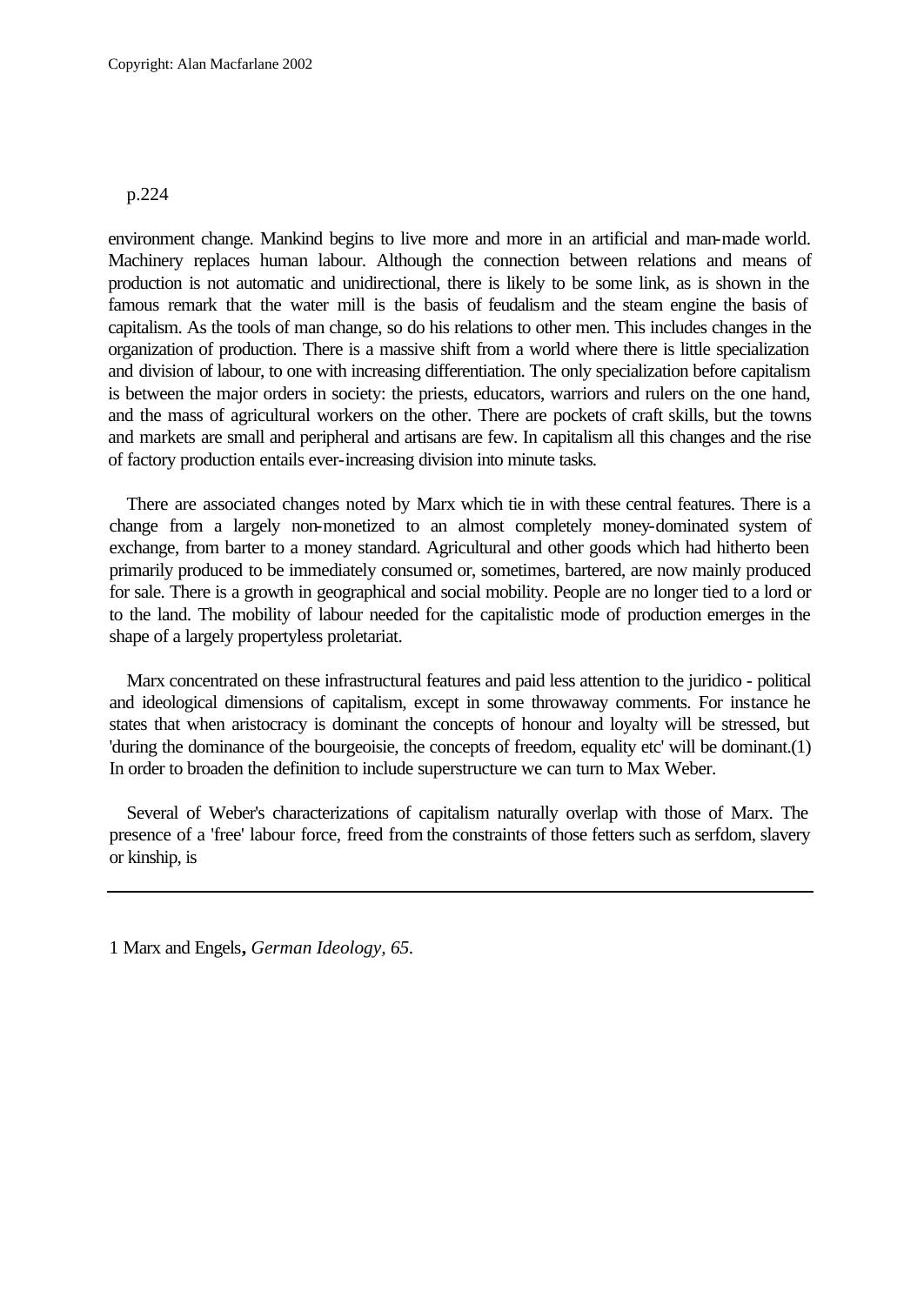of great importance for Weber. Likewise, there is increasing division of labour, though here Weber elaborates a new distinction: 'the separation of business from the household, which completely dominates modern economic life' is of central importance. This is not necessarily a physical separation as between place of work and household, it is 'our legal separation of corporate from personal property'.(2) It is the realization that a person may act in one way as a businessman, and another as a family member, it includes the devices of limited liability, of companies, of corporations. This separation of the economic unit of production from the social unit of reproduction lies behind the destruction of the hitherto widespread 'domestic mode of production' which blended the two. The distinction is behind the growing separation of public and private domains in politics, economics and elsewhere. It is also related to the new development of 'rational accounting'.

When contrasting feudal and capitalist systems, Weber argued that the large demesne farming of medieval Europe was not 'capitalist'. It would only have been so 'if it were oriented to capital accounting, particularly to an estimate, beforehand, in money of the chances of profit from a transaction'.(3) Weber expands this view very clearly elsewhere.

*We will define a capitalistic economic action as one which rests on the expectation of profit by the utilization of opportunites for exchange, that is on (formally) peaceful chances of profit ... The important fact is always that a calculation of capital in terms of money is madelwhether by modem book-keeping methods or in any other way, however primitive and crude. Everything is done in terms of balances: at the beginning of the enterprise and initial balance, before every individual decision a calculation to ascertain its probable profitableness, and at the end a final balance to ascertain how much profit has been made.*(4)

Thus the central feature is not in the actual method of accounting, double-entry book-keeping or whatever, but in the mental attitudes, the desire to work out the likelihood of profit on a transaction.

Thus Weber is already talking about attitudes and ideology and it is in his insights into the ethos of capitalism that he made his most

- 2 Weber, *Protestant Ethic, 21-2.*
- 3. Weber*, Theory, 267*
- 4 Weber, Protestants *Ethic, 17-18.*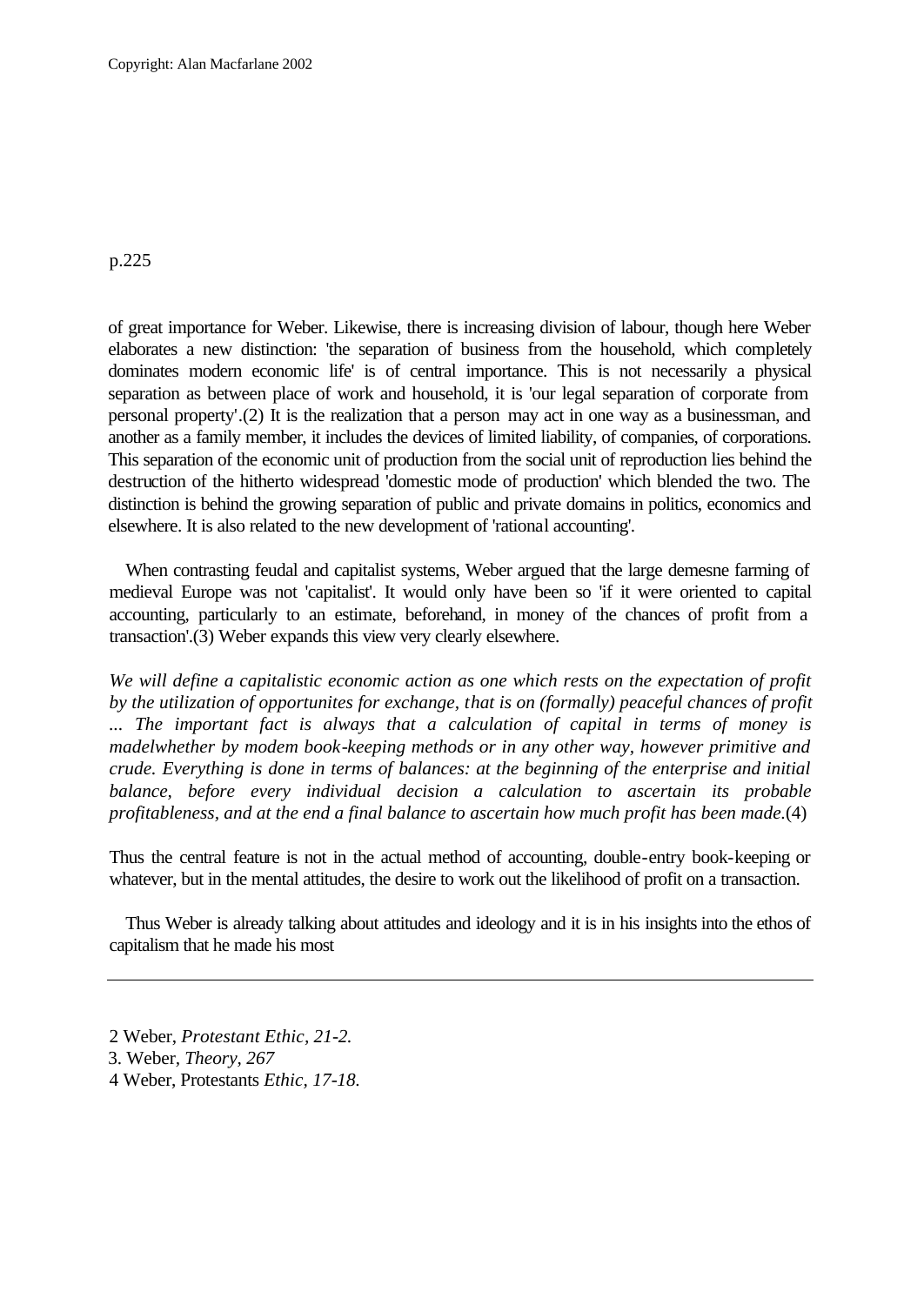important contributions. Ultimately the uniqueness of capitalism lies in its attitudes towards such things as money, time, effort, accumulation and so on. Weber believed that what happened under capitalism was that accumulation, saving, and profit-seeking had become ethically and emotionally attractive, whereas before they had been unacceptable. The ethic of endless accumulation, as an end and not as a means, is the central peculiarity of capitalism.

*Man is dominated by the making of money, by acquisition as the ultimate purpose of his life. Economic acquisition is no longer subordinated to man as the means for the satisfacton of his material needs. This reversal of what we should call the natural relationship ... is evidently as definitely a leading principle of capitalism as it is foreign to all peoples not under capitalistic influence.* (5)

This ethic or spirit could flourish in the backwoods or be absent in great markets in ancient civilizations. For what Weber saw was that it is not money in itself, it is not markets by themselves, it is not even particular accounting systems that are significant, it is the use and purposes to which these are put. It is not money which is the root of capitalism, but the love of money.

Weber is an elusive and often contradictory thinker, yet occasionally he drew up checklists of what he thought were the necessary, if not sufficient, preconditions of capitalism. One such list is in his *General Economic History.* He enumerates six such features. The first, 'rational capital accounting', the second, 'freedom of the market' (in other words, the absence of class or other constraints on trading), and the fifth, 'free labour', we have already encountered. The other three need to be added to the definition of capitalism. His third precondition is a 'rational technology', 'that is, one reduced to calculation to the largest possible degree, which implies mechanization'. Here he overlaps with the point we have already encountered with Marx, that capitalism is likely to be linked to a certain set of tools, and particularly with machines which give man control over his environment. Weber's last two additions take one again into the borderland between superstructure and infrastructure, that artificial distinction out of which Weber breaks. His fourth point is the

' Ibid., 53.